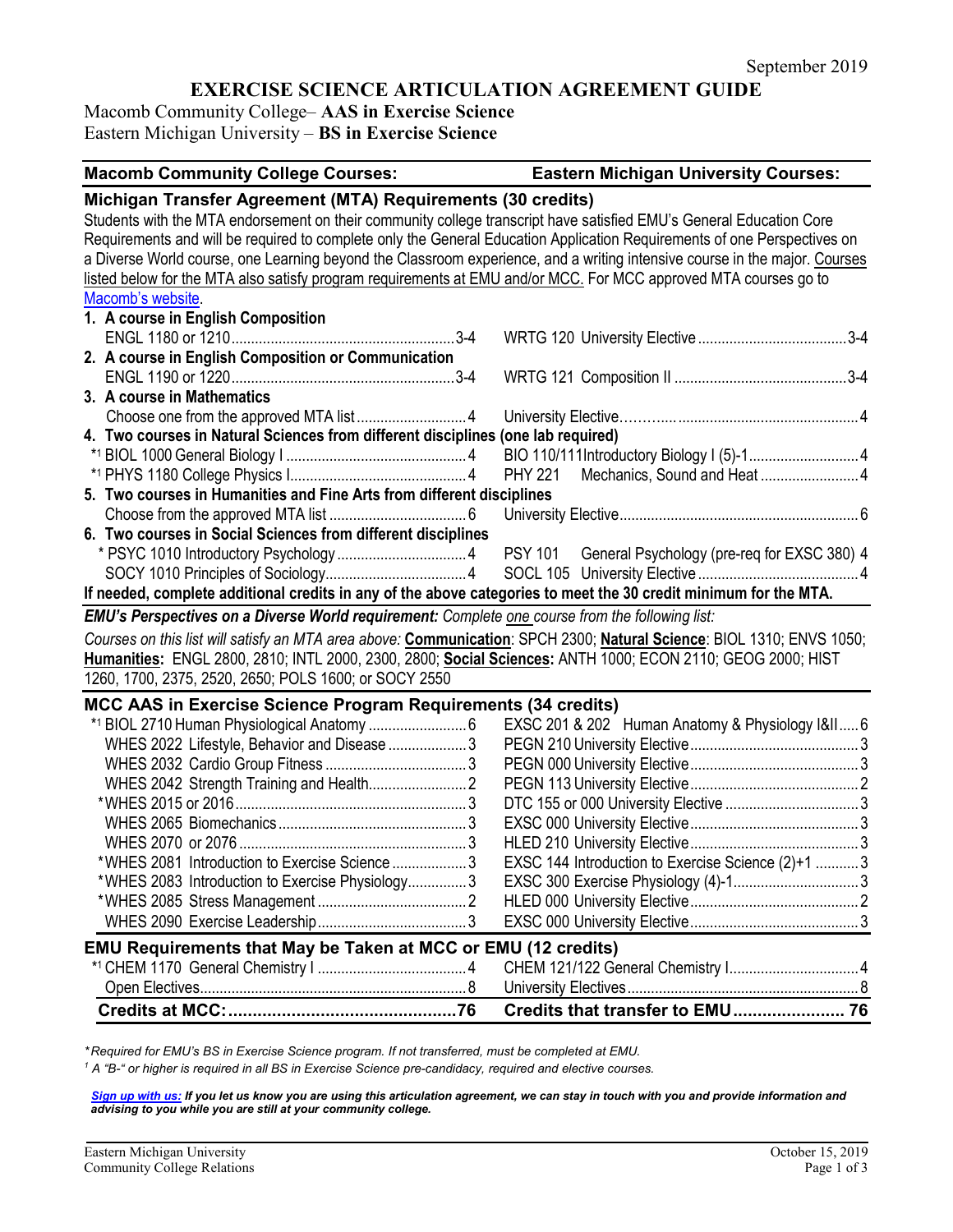## **EXERCISE SCIENCE ARTICULATION AGREEMENT GUIDE**

Macomb Community College– **AAS in Exercise Science** Eastern Michigan University – **BS in Exercise Science**

## **Completion of the BS in Exercise Science at EMU**

## **Major Requirements (48 credits)**

*A "B-" or higher is required in all required and elective courses in the exercise science major.*

| <b>Required Courses</b> | (42 credits)                              |
|-------------------------|-------------------------------------------|
|                         | Choose one from: DTC 203 or DTC 204 3     |
| <b>EXSC 205</b>         | Quantitative Mthds in Exercise Science3   |
| <b>EXSC 305</b>         |                                           |
|                         | EXSC 330L4 Practicum in Exercise Science3 |
| 1EXSC 380W              | Exercise and Sport Psychology3            |
| <b>EXSC 405</b>         |                                           |
| <b>EXSC 410</b>         |                                           |
| <b>EXSC 430</b>         | Clinical Exercise Electrocardiology 3     |
| 1EXSC 431W              |                                           |
| <b>EXSC 432</b>         | Exercise Programming and Prescription3    |
| <b>EXSC 433</b>         | Princ of Sport Performance Training3      |
| <b>EXSC 480L4</b>       | Internship in Exercise Science8           |

## **Elective Courses (6 credits)**

.

Choose 2 courses from the following.

- EXSC 408 Exercise Epidemiology (3) EXSC 412 Endurance Training and Performance (3) EXSC 415 Diabetes and Obesity (3) EXSC 418 Human Cadaver Laboratory (3) EXSC 419 Sports Supplements & Ergogenic Aide (3)
- EXSC 435 Echocardiography (3)

*1 Fulfills EMU's Writing Intensive Requirement*

*2 Fulfills EMU's Learning Beyond the Classroom Requirement*

*Note: It is recommended you contact EMU as soon as you are considering transferring to receive advising. Please see the contact information for EMU on the third page.*

#### **Sample Full time Sequence:**

*Courses may not be offered every semester. Consult advisor to plan a program of study.*

| <b>Fall Semester Start</b> |                                                         | (12 credits) |
|----------------------------|---------------------------------------------------------|--------------|
|                            | DTC 203/204 F, W, S: pre-req: CHEM 121/122 & EXSC 202)3 |              |
|                            |                                                         |              |
|                            |                                                         |              |
|                            |                                                         |              |

| Winter          |                                    | $(13 \text{ credits})$ |
|-----------------|------------------------------------|------------------------|
| <b>EXSC 410</b> |                                    |                        |
| EXSC 430        |                                    |                        |
|                 |                                    |                        |
| EXSC 432        | F, W; pre-req EXSC 410 & admitted3 |                        |

#### **Summer (12 credits)**

| EXSC 305 F, W, S; pre-req PHY 221 & EXSC 201 & 202  3 |  |
|-------------------------------------------------------|--|
|                                                       |  |
|                                                       |  |
|                                                       |  |
|                                                       |  |

| Fall | (11 credits) |
|------|--------------|
|      |              |
|      |              |